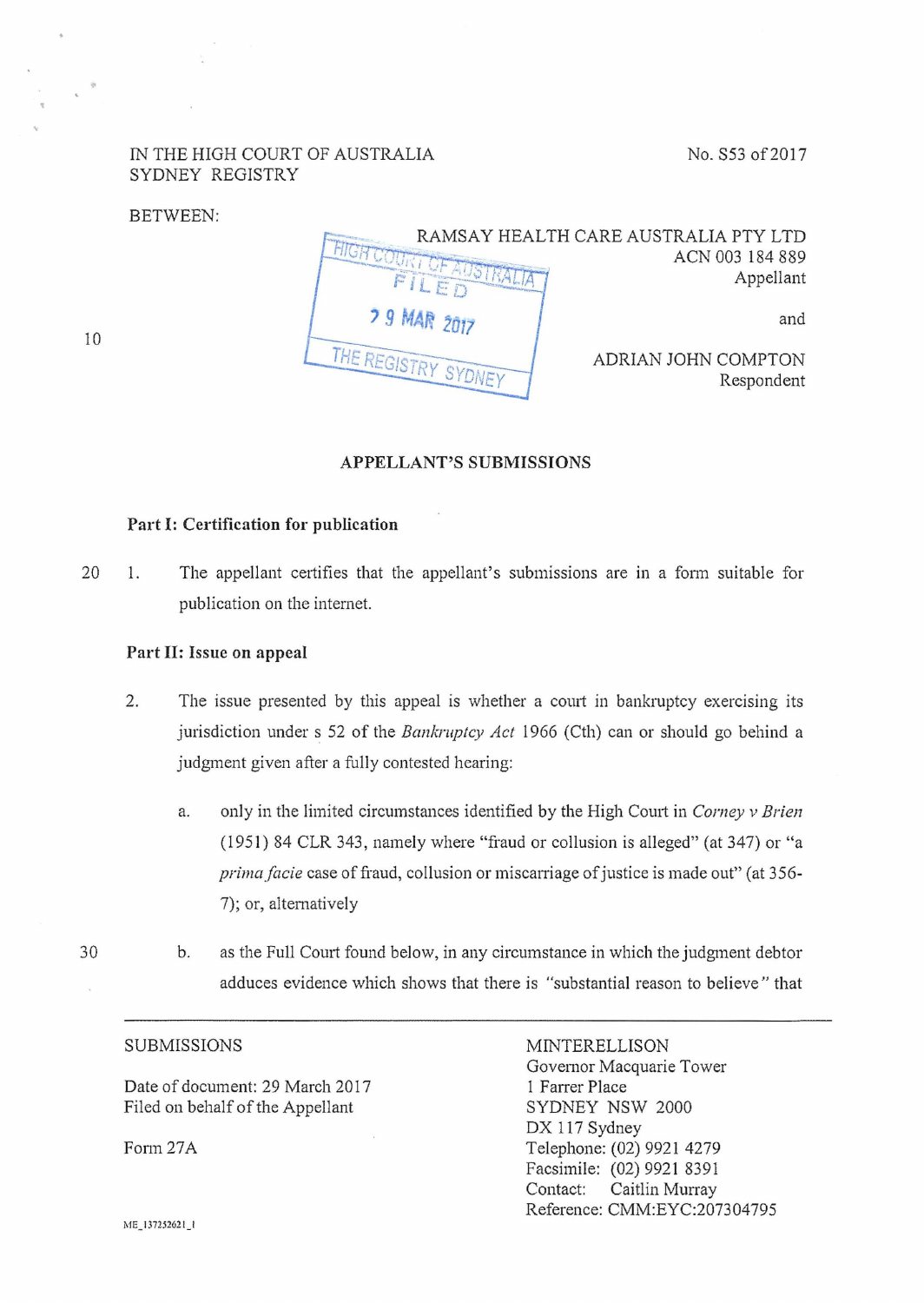he or she does not owe the debt, regardless of whether the debtor had the opportunity of taking that point at the earlier contested hearing.

#### Part Ill: Certification re s 78B of the Judiciary Act 1903

3. The appellant cetiifies that it has considered whether any notice should be given in compliance with s 78B of the *Judiciary Act 1903* (Cth) and concluded that a notice is not required.

#### Part IV: Judgments below

- 4. The judgment at first instance was: *Ramsay Health Care Australia Pty Ltd v Compton*  [2015] FCA 1207.
- 10 5. The judgment of the Full Court was: *Compton v Ramsay Health Care Australia Pty Ltd*  [2016] FCAFC 106. In these submissions references to paragraph numbers in square brackets that are otherwise unidentified are to paragraphs in this judgment.

#### Part V: Narrative statement of the relevant facts

- 6. The appellant (Ramsay) and corporate entities associated with it operate hospitals in Australia and other countries. In November 2012, Ramsay entered into a distribution agreement with Compton Fellers Pty Ltd, trading as Medichoice (Medichoice) in relation to the distribution of certain medical products for use in Ramsay's hospitals.
- 7. Medichoice had two directors at the relevant time, namely the respondent (Mr Compton) and Ms Anna Stevis. On 8 November 2012 Mr Compton entered into a guarantee and indemnity with Ramsay, pursuant to which Mr Compton gave a personal guarantee of any liability Medichoice might have to Ramsay in relation to or arising from the distribution agreement (Guarantee). Pursuant to clause 12 of the Guarantee the parties expressly agreed that: "A certificate from Ramsay stating that an amount is owing or an event has occurred is taken to be correct unless the contrary is proved".
	- 8. On 30 June 2013 the distribution agreement expired and was not renewed. On 2 June 2014 Ramsay commenced proceedings 2014/164906 in the Supreme Court of New South Wales against both Medichoice and Mr Compton (Supreme Court proceedings), claiming money owing to it by Medichoice under or arising from the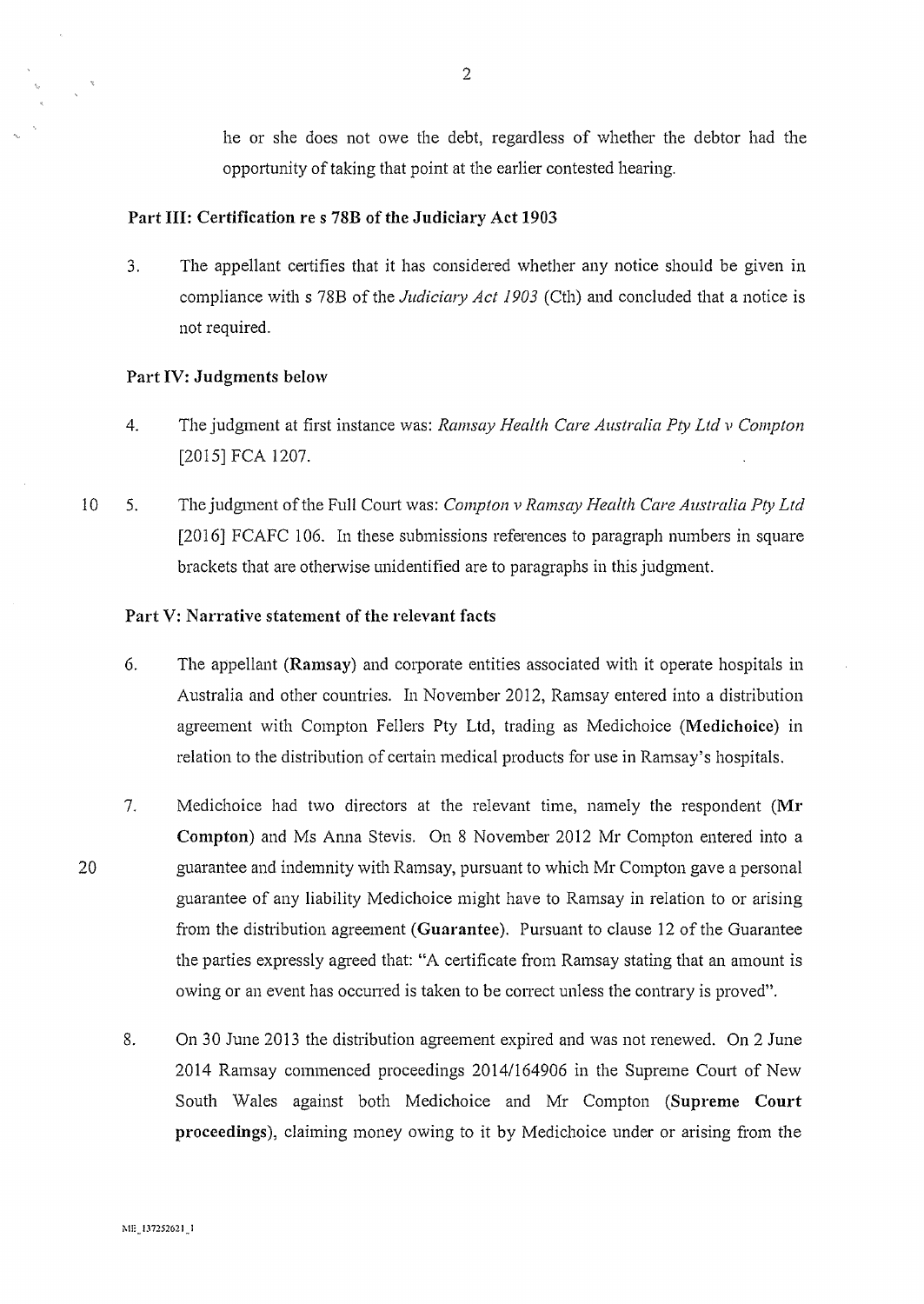distribution agreement and, by Mr Compton, under the Guarantee. Subsequent to the commencement of the Supreme Court proceedings Medichoice went into administration, then liquidation, and took no further active part in the proceedings.

- 9. Ramsay's commercial list statement filed in the Supreme Court proceedings contemplated that quantum would be in issue.<sup>1</sup> Mr Compton's commercial list response advanced a *non est factum* defence. In due course, both parties filed and served evidence, including in relation to quantum. Mr Compton's evidence on quantum comprised an affidavit by Ms Stevis, who deposed that the amount owing by Medichoice was less than the amount that Ramsay claimed.
- 10 10. The final hearing of the Supreme Court proceedings took place on 18, 19 and 20 February 2015, before Hammerschlag J. Both sides had retained solicitors and briefed counsel. At that final hearing Mr Compton did not read his evidence in respect of quantum. He took no issue with quantum at all. He relied solely on his *non est factum* defence.
	- 11. In pmiicular, confonnably with the parties' agreement at clause 12 of the Guarantee, at the final hearing Ramsay tendered a certificate of debt certifying that "as at 18 February 2015 the amount payable to Ramsay in connection with the Guarantee totals \$9,81 0,312.33, calculated as set out in the attached Schedule" **(Dobbs certificate).** Mr Compton called no evidence in response to the Dobbs certificate, nor did he crossexamine its maker.
	- 12. Mr Compton has never proffered an explanation to the Court as to why he elected not to contest quantum at trial (see at [78]). However it may be inferred that he made his decision after advice from counsel and in what he regarded as his forensic interests.
	- 13. On 6 March 2015 Hammerschlag J gave judgment in favour of Ramsay in the sum of \$9,810,312.33 **(Judgment).** In his reasons for decision Hammerschlag J noted that quantum was not in dispute.<sup>2</sup>

<sup>&</sup>lt;sup>1</sup> See for example Part B of Ramsay's commercial list statement.

<sup>&</sup>lt;sup>2</sup> [2015] NSWSC 163 at [6] per Hammerschlag J.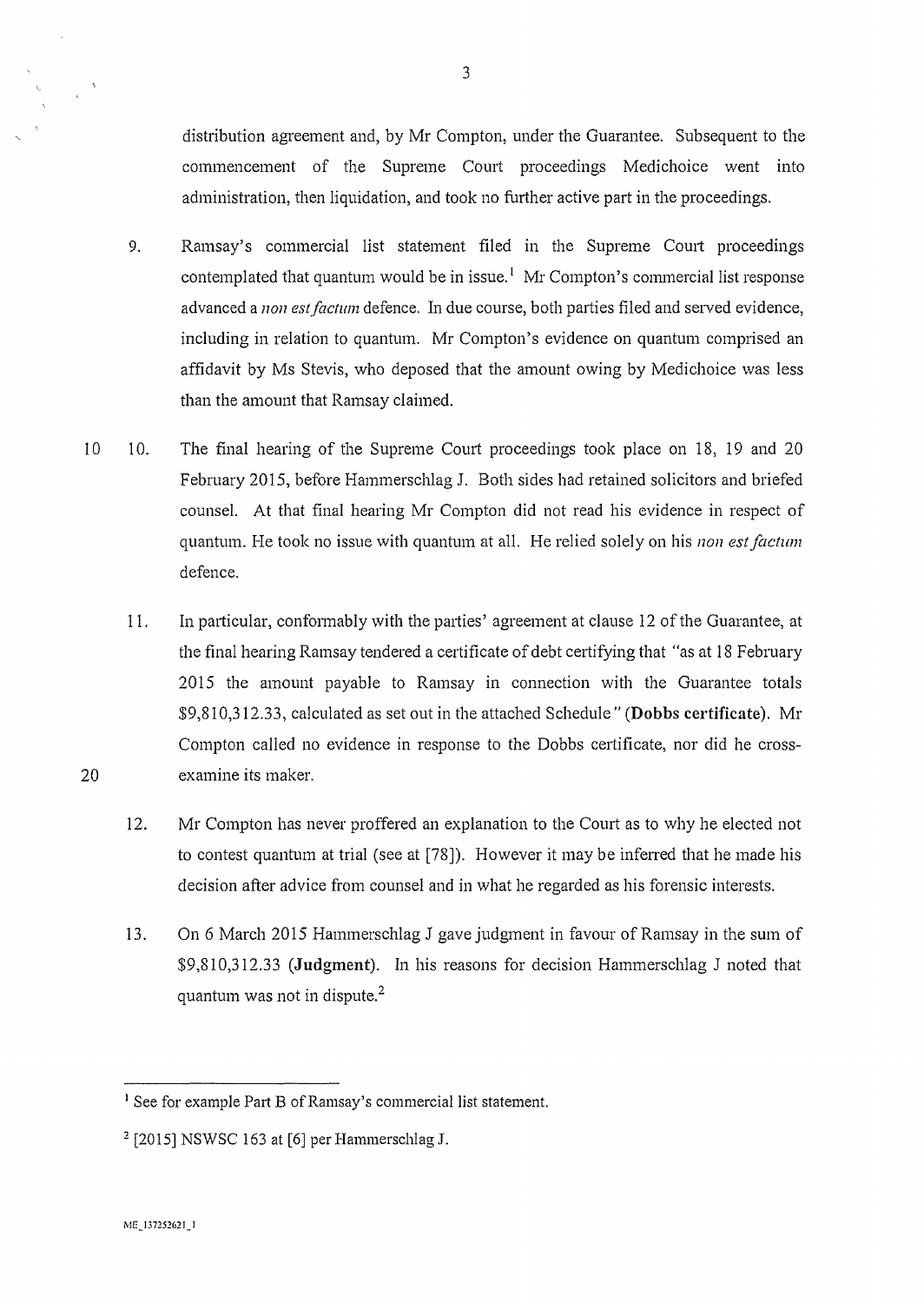14. Mr Compton did not appeal from the Judgment. On 29 April 2015 Ramsay served a bankruptcy notice on Mr Compton requiring that he pay the amount of the Judgment or make arrangements for settlement of the debt by 20 May 2015 **(Bankruptcy Notice).**  Mr Compton failed to comply with the Bankruptcy Notice, thereby committing an act of bankruptcy.

4

- 15. On 5 June 2015 Ramsay presented a creditor's petition based upon the said act of bankruptcy by Mr Compton by lodging the petition in the Federal Court of Australia **(Creditor's Petition).**
- 16. On 7 July 2015 Mr Compton filed a notice stating grounds of opposition to the Creditor's Petition. The next day, 8 July2015, Mr Compton filed and served an interim application. Mr Compton sought by these interlocutory processes to take for the first time a point about quantum.
	- 17. As is not unusual in this situation, the interim application contemplated a two stage procedure pursuant to which the Court would decide first, and separately, whether the Comt should go behind the Judgment and then, subsequently, and only in the event that the first question was answered in the affirmative, whether the debt was in fact owing.<sup>3</sup>
	- 18. At this first stage of the process before the primary judge Ramsay did not cross-examine Mr Compton's witnesses, nor call evidence in reply, these steps being deferred to the second stage of the proceeding, if any. The fact that Mr Compton's evidence was not challenged at this first stage led to the "concession" or "acknowledgment" by Ramsay's counsel that it was an open question whether the calculations as to off-sets, rebates and the like contained in the evidence adduced on behalf of Mr Compton were factually correct.<sup>4</sup> In due course, as discussed at paragraphs 48 and 49 below, this concession or acknowledgment by counsel was erroneously treated by the Full Court as one of the bases for going behind the Judgment.

<sup>&</sup>lt;sup>3</sup> See for example *Wolff v Donovan* (1991) 29 FCR 480; *Makhoul v Barnes* (1995) 60 FCR 572 at 584; *Commonwealth Bank of Australia v Jeans* [2005] FCA 569; (2005) 219 ALR 22 at [9] - [10]; *Yarranova Pty Ltd v Shaw (No 2)* [2014] FCA 616 at [69]; approved on appeal at *Shaw v Yarranova Pty* Ltd [2014] FCAFC 171 at [27].

<sup>4</sup> See the decision of the primary judge, *Ramsay Health Care Australia Pty Ltd v Compton* [2015] FCA 1207 at [11].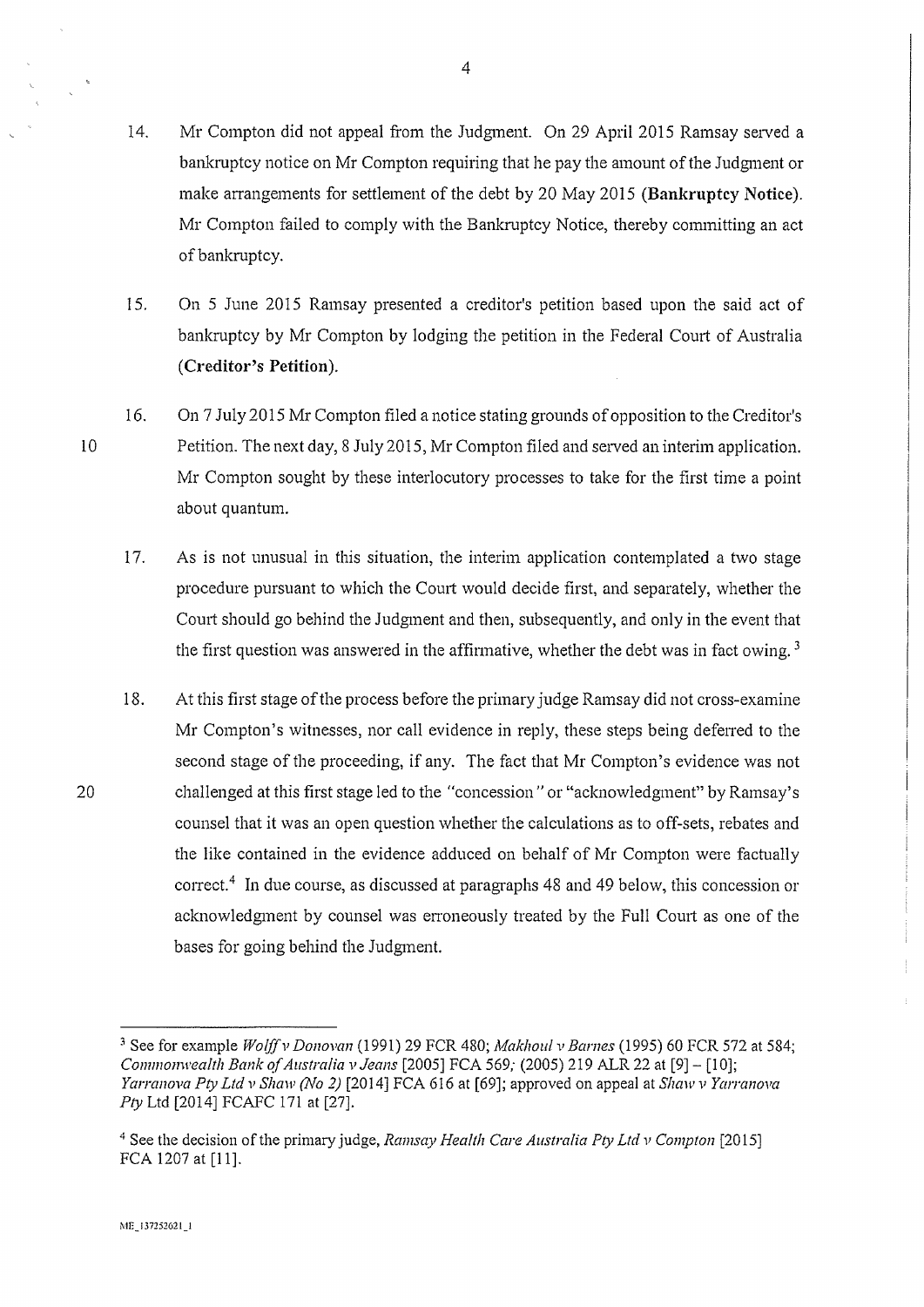- 19. The interim application was heard at first instance before Flick J on 24 September 2015. Mr Compton read a number of affidavits, including from Ms Stevis and from the liquidators of Medichoice. The evidence of Ms Stevis differed from that contained in her affidavit in the Supreme Court proceeding. The Full Court found that the factual materials underpinning Ms Stevis' analysis and reconciliation in her evidence before the primary judge had been available at the time of the trial of the Supreme Court proceedings, such that her analysis and reconciliation could have been conducted at that earlier time (at [70]).
- 10 20. On 11 November 2015 the primary judge dismissed Mr Compton's interim application. On 17 August 2016 the Full Comt allowed Mr Compton's application for leave to appeal and appeal. The Full Court exercised the discretion under s 52 of the *Bankruptcy Act*  afresh, deciding to resolve the preliminary question raised in or by the first stage of the process in the affinnative.
	- 21. On 13 September 2016 McDougall J delivered judgment in *Compton v Ramsay Health Care Australia Pty Ltd* [2016] NSWSC 1331, in which McDougall J rejected an application by Mr Compton to set aside, but granted a temporary stay of, the Judgment.
	- 22. In the said judgment, McDougall J refened at [87] to the "prospective nightmare" enveloping the parties: on the one hand, a judgment of Hammerschlag J in the Supreme Court proceedings following a fully contested hearing, which fixed Mr Compton's liability at \$9.8 million and, on the other, a possible judgment ofthe Federal Court which goes behind and is completely inconsistent with the judgment of Hammerschlag J.
	- 23. At present the Judgment is still stayed pending the outcome ofRamsay's appeal to this Court or further order. The Creditor's Petition will lapse on 5 June 2017, having been extended on appeal by order of the Full Court on 26 August 2016.

#### **Part** VI: **Argument**

#### *Section 52 of the Bankruptcy Act*

24. The starting point is the applicable legislation, namely s 52 of the *Bankruptcy Act.*  Section 52(1) stipulates that at the hearing of a creditor's petition the court "shall" require proof of: (a) the matters stated in the petition; (b) service of the petition; and, most relevantly for present purposes, (c) the fact that the debt or debts on which the

~11:\_137252621\_1

20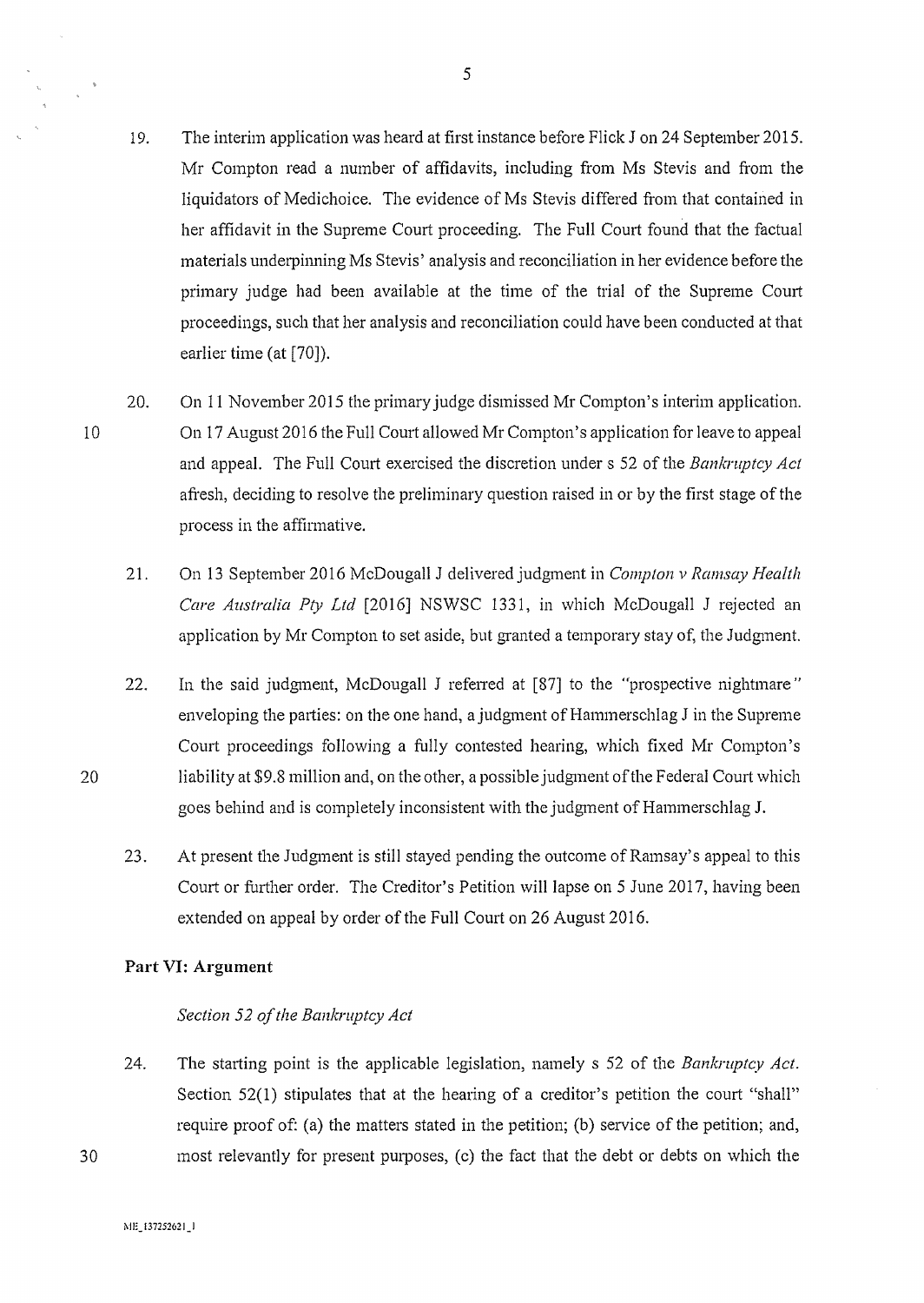petitioning creditor relies is or are still owing. If the Court is satisfied with the proof of these three matters it "may" then make a sequestration order against the estate of the debtor.

- 25. It follows that a court's discretion in exercising its jurisdiction under s 52 of the *Bankruptcy Act* is not at large. Rather, the court's only discretion under s 52(1)(c) is whether to accept the judgment as satisfactory proof of the debt.<sup>5</sup>
- 26. As discussed below, *Corney v Brien* (1951) 84 CLR 343 establishes that a court may reject a judgment given after a contested hearing as proof of the debt if fraud, collusion or a miscarriage of justice is made out. However this discretion is only enlivened in the event of some fraud, collusion or miscarriage of justice which impeaches the obtaining of that judgment; the words do not capture conduct extraneous to the forensic process. Even the apparently broad expression "miscarriage of justice" denotes in this context circumstances occurring at the time of the hearing which precluded any fair trial taking place, such that the judgment should never have been obtained. 6 This point was made in *Dawodu v American Express Bank* [2001] BPIR 983 in which Etherton J observed (at 990) that the cases establish that what is required before the court is prepared to investigate a judgment debt is "some fraud, collusion or miscarriage of justice", then went on:

The latter phrase *[i.e., miscarriage of justice]* is of course capable of wide application according to the particular circumstances of the case. What in my judgment is required is that the court be shown something from which it can conclude that had there been a properly conducted judicial process it would have been found, or very likely would have been found, that nothing was in fact due to the claimant.

- 27. The reason for this narrow approach is clear enough. By the time a creditor's petition is presented on the basis of a judgment any cause of action arising from the original underlying factual contest has now merged with that judgment and the "debt" referred to in  $s$  52(1)(c) is the debt comprised in the judgment itself. It follows that the discretion only arises if the judgment ought never to have been given.
- 30 28. Indeed, describing the exercise of the discretion as "going behind a judgment" may camouflage, rather than illuminate, the discretion prescribed by s 52, because it may

<sup>&</sup>lt;sup>5</sup> Wren v Mahony (1972) 126 CLR 212 at 224 per Barwick CJ.

<sup>6</sup> See also *Re Van Laun; Ex parte Chatterton* [1907] 2 KB 23 at 31 per Buckley LJ.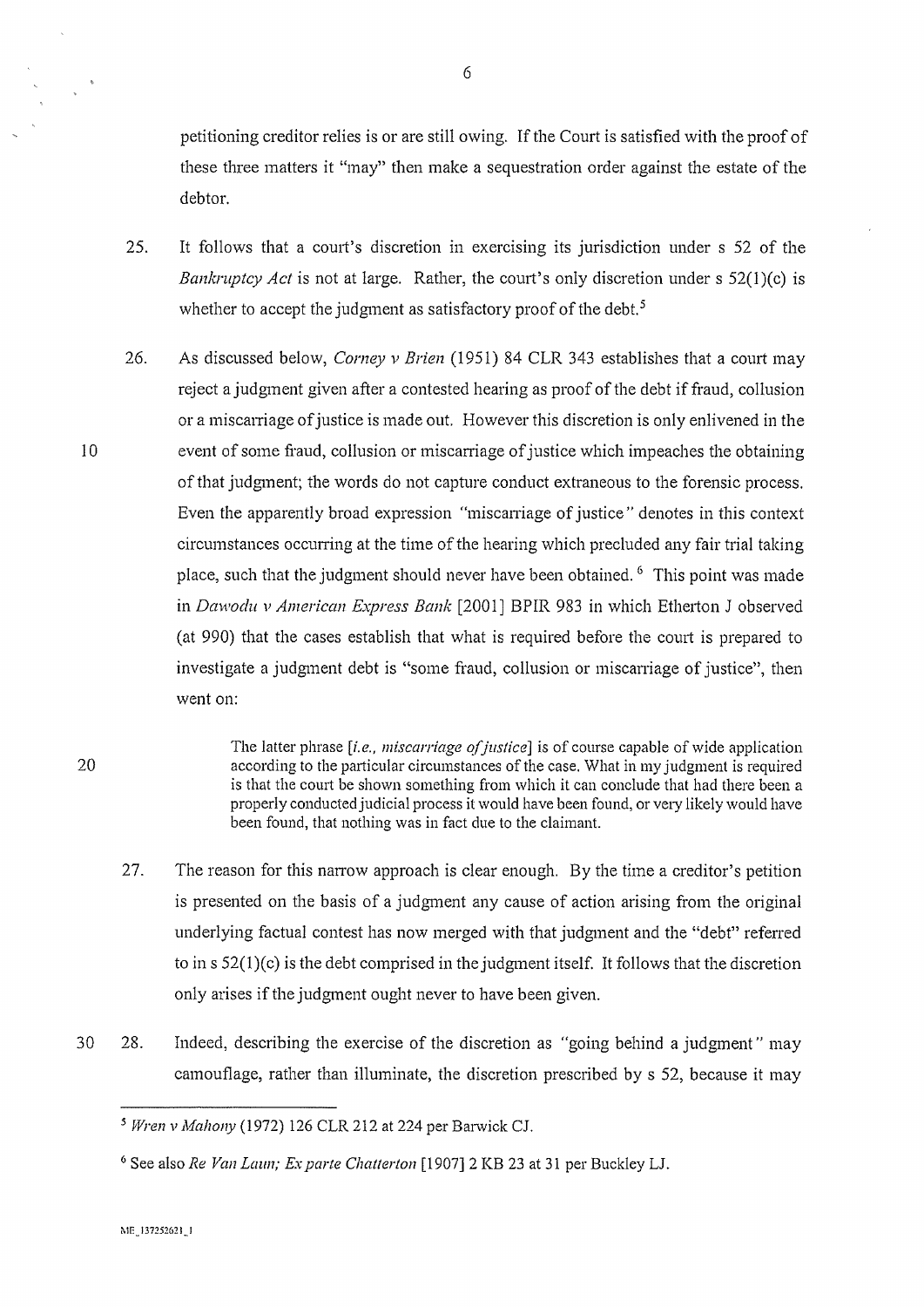suggest that a court in bankruptcy has a broad and unfettered discretion to review a judgment whenever a debtor makes a *prima facie* case for doing so. As explained above, that broad approach is not consistent with the language of the statute.

- 29. An example of the orthodox and, it is respectfully submitted, correct, approach on somewhat similar facts is contained in the judgment of Hely J in *Commonwealth Bank of Australia v Jeans* [2005] FCA 978. In *Jeans* a guarantor asserted in crossexamination that his signature on the guarantee had been forged, despite having conducted the proceedings until that point on the basis that his signature was genuine. The trial judge refused to allow him to take this point at such a late stage and gave judgment against him, which judgment was confinned on appeal.
- 30. At the hearing in due course of the creditor's petition the guarantor sought that the Federal Court go behind the judgment, seeking to adduce further evidence, including expert evidence, to the effect that the signature on the guarantee was not his. Hely J rejected this application, holding at [18]:

There was a fully contested hearing before Sackville J on the issue of the debtor's liability under the guarantee, after the debtor had a reasonable opporiunity to raise whatever grounds he wished to rely upon to resist the Bank's case based upon the guarantee. As is always the case, the scope of the contest was determined by the respective cases put forward by the parties, who are ordinarily bound by the way in which they have chosen to conduct the proceedings.

- 31. The same considerations apply here. Mr Compton is also bound by the way he conducted the Supreme Court proceedings. Indeed, in some ways the unsuccessful judgment debtor in *Jeans* had a stronger case than the present respondent. In *Jeans* the judgment debtor at least took the point at trial, ifbelatedly. He then prosecuted the point on appeal to the Full Court<sup>7</sup> and by an unsuccessful claim for special leave to the High Court. $8$  Here Mr Compton never took any point about quantum at all, nor did he appeal the Judgment.
- 32. More generally, in considering whether the Full Court correctly rejected the Judgment as satisfactory proof of the debt, it is worih noting that the Judgment had been given by a superior court after a contested hearing. There was not then pending, nor had there

10

<sup>&</sup>lt;sup>7</sup> Jeans v Commonwealth Bank of Australia <sup>[2003]</sup> FCAFC 309.

<sup>&</sup>lt;sup>8</sup> Jeans v Commonwealth Bank of Australia <sup>[2004]</sup> HCA Trans 548.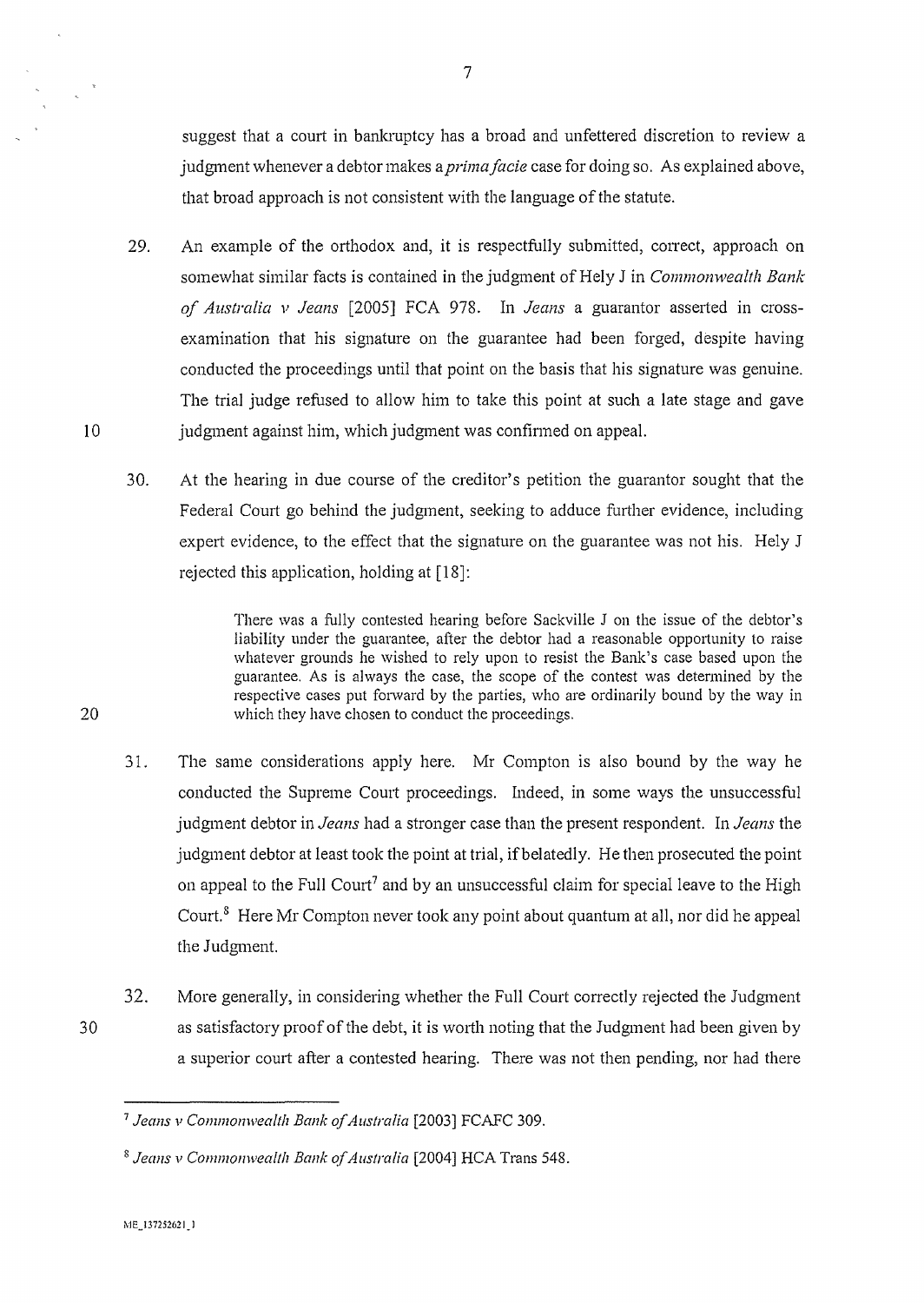ever been, an appeal from the Judgment. The Judgment had plainly not been obtained through fraud or collusion. Nor had it been obtained in circumstances giving rise to a miscarriage of justice: the judicial process had been properly conducted- Mr Compton simply elected, no doubt after advice from his lawyers, not to challenge quantum, including by taking no steps to challenge the Dobbs certificate, a method of provisionally assessing any debt due under the Guarantee to which he himself had expressly agreed. The Judgment had not been paid, so the judgment debt was "still owing" for the purposes of  $s$  52(1)(c). It is difficult to see why in these circumstances the Judgment should not have been accepted as satisfactory proof of the debt.

#### 10 *Appeal ground (a)* - *the Full Court should have applied Corney*

33. The Full Court nevertheless came to a contrary conclusion. The Full Court's first error was failing to apply the decision of this Court in *Corney v Brien* (1951) 84 CLR 343. After discussing the judgments in *Corney*, the Full Court quoted a passage from the judgment of Fullagar J which included the following<sup>9</sup>:

> If the judgment in question followed a full investigation at a trial on which both parties appeared, the court will not reopen the matter unless a prima-facie case of fraud or collusion or miscarriage of justice is made out.

- 20 34. The Full Court held that Fullagar J's proposition was not an exhaustive statement of the circumstances in which a court of bankruptcy may or should go behind a judgment given after a contested hearing (at [60]). This determination reflects an earlier passage in the Full Court's judgment to the effect that Fullagar J's proposition should not be construed as "artificially confining" the Federal Court's discretion to go behind a judgment (at [39]).
	- 35. However if this Court has held that the discretion under s 52 of the *Bankruptcy Act* is only to be exercised in limited and defined circumstances, that decision is binding on the Federal Court. There is no reason to assume that the judges in *Comey* were anything other than careful and precise in deploying the expression "fraud, collusion or miscaniage of justice". After all, as appears from the authorities cited in the judgment of the majority (at 347-8) and ofFullagar J (at 354- 358) the approach taken in *Corney*  was consistent with long-standing and high authority in which exactly the same

<sup>9</sup> At [59]; and see *Corney* at 356-7.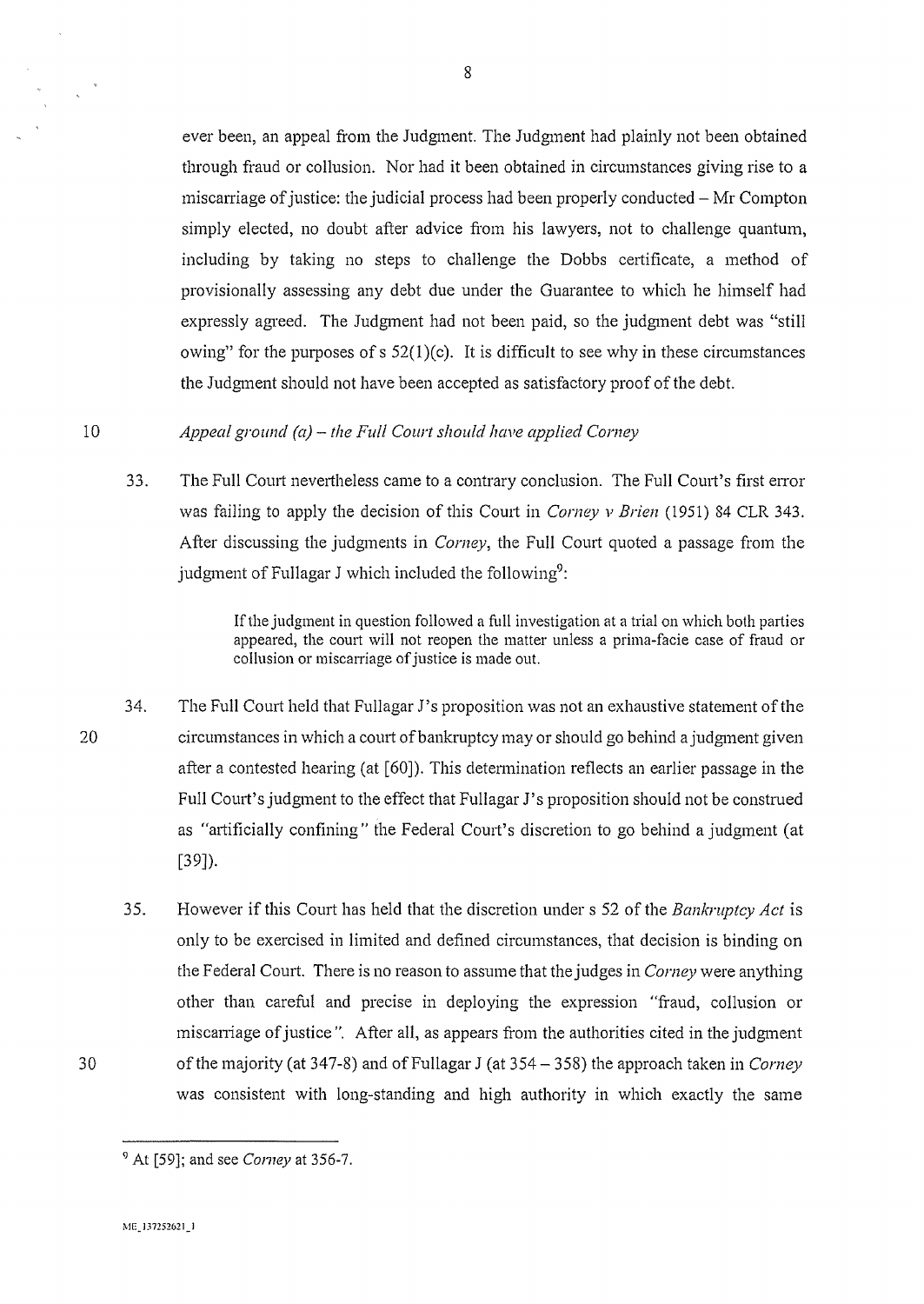formulation had been used. That high authority including a further unanimous decision of this Court in *Petrie v Redmond* [1943] St R Qd 71 where Latham CJ (with whom Rich and McTieman JJ agreed) enunciated the relevant proposition in tenns consistent with Fullagar J, namely (at 75-6):

The court is entitled to go behind the judgment and inquire into the validity of the debt where there has been fraud, collusion or miscarriage of justice, as stated in *Ex parte Lennox, Re Lennox* ([1885) 16 QBD 315), *Re Flatau, Ex parte Scotch Whisky Distillers Ltd* ([1888) 22 QBD 83 ); *Re a Debtor, Debtor v Petitioning Creditor* ([1929] 1 Ch 125) and other cases.

10

20

36. Had either the majority in *Corney*, or Fullagar J, intended that the discretion to go behind a judgment given after a contested hearing would be enlivened in circumstances other than those captured by the expression "fraud, collusion or miscarriage of justice" they could, and would, have said so. They chose not to. Their decision was binding on the Full Court.

37. Further, in declining to apply *Corney* the Full Court did not sufficiently consider the distinction between going behind a default judgment and going behind a judgment obtained after a contested hearing. *Corney* concemed a default judgment. Indeed the decision of the majority turned on this very issue. The trial judge had declined to go behind the judgment because he was not satisfied that there had been demonstrated any or sufficient fraud, collusion or miscarriage of justice (at 350). The majority held that in taking this approach the trial judge had not referred to "the freedom with which a Court of Bankruptcy goes behind a judgment obtained by default" (at 352). The corollary of this statement must be that there is no such freedom when the judgment is obtained after a contested hearing. Indeed this passage from *Corney* strongly suppotis the proposition that where there has been a contested final hearing a court in bankruptcy is confined, and confined strictly, to a circumstance in which the judgment debtor has demonstrated that there was some fraud, collusion or a miscarriage of justice such that the judgment should not have been obtained.

#### 30 *Appeal ground (b)- Applying too broad a test*

38. The Full Court's next error was to approach the case on the basis that a court in bankruptcy can or should go behind a judgment given after a contested hearing in any circumstance in which the judgment debtor adduces evidence which shows that there is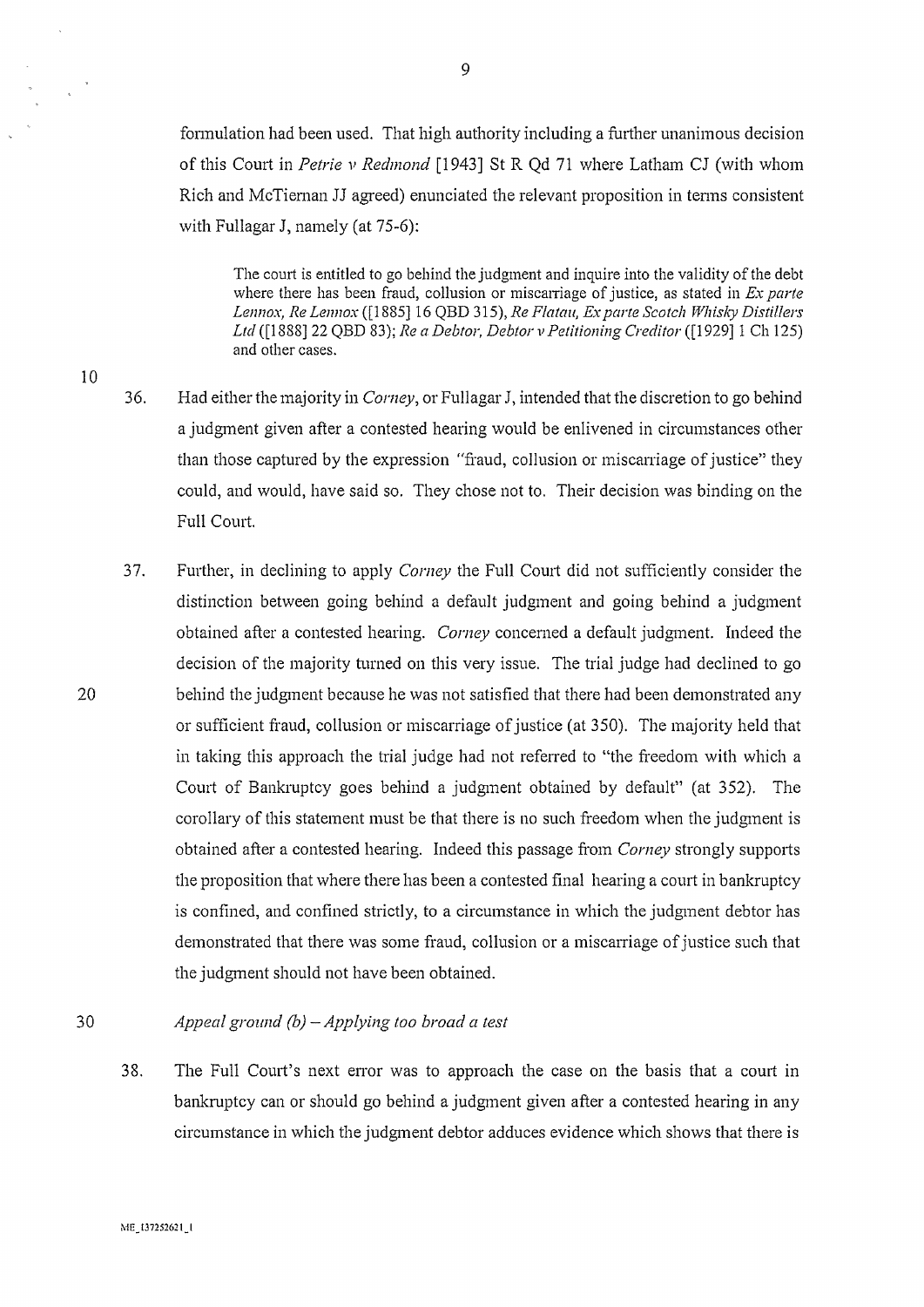"substantial reason to believe" that he or she does not owe the debt. This test is broader than, and inconsistent with, the approach taken in *Corney.* 

- 39. The Full Comi regarded the reasoning and decision ofBarwick CJ in *Wren* as authority for this broad test. It is certainly the case that taken in isolation some of the passages in Barwick CJ's judgment may seem *prima facie* to reflect the language of the broad test deployed by the Full Court (see at  $224 - 5$ ). But these passages cannot be extracted and read in isolation- they need to be understood in context. That context involves at least two important matters.
- 40. First, *Wren* involved a default judgment (see at 220). More precisely, the judgment debtor had covenanted by deed to indemnify the judgment creditor against any liability for income tax. In due course the judgment creditor commenced proceedings claiming an indemnity under the deed. The judgment debtor's defence was struck out and the judgment creditor given leave to enter judgment. Judgment was thereby given without any substantive hearing. This was one of the two "substantial reasons" on which Barwick CJ relied in going behind the judgment; the Chief Justice observed: "There had been no more in the Supreme Court than a contest at the pleading stage of the action" (at 225). In other words, the Court in *Wren* had the same "freedom" to go behind the judgment as the court in *Corney.*
- 41. Secondly, *Wren* turned on its idiosyncratic facts. The other substantial reason on which Barwick CJ relied was that the creditor's petition "alleged the debt to be due 'for breach of the covenant of indemnity'" (at 220; see also at 221, 225). In other words, the proof of debt propounded by the judgment creditor relied on the debt owing under the deed of indemnity, not on the judgment which had subsequently been obtained. One can readily imagine in such circumstances that a court in bankruptcy might be entitled to examine the facts underlying the judgment in order to determine whether the debt was still owing - indeed, given the particular evidence put before it at the hearing of the creditor's petition, the court might have had little option. That was not the case here, where the creditor's petition expressly adverted to and relied on the Judgment,  $10$  as the Full Court found (at [8]).

<sup>&</sup>lt;sup>10</sup> See Creditor's Petition, Part 1, paragraph 1.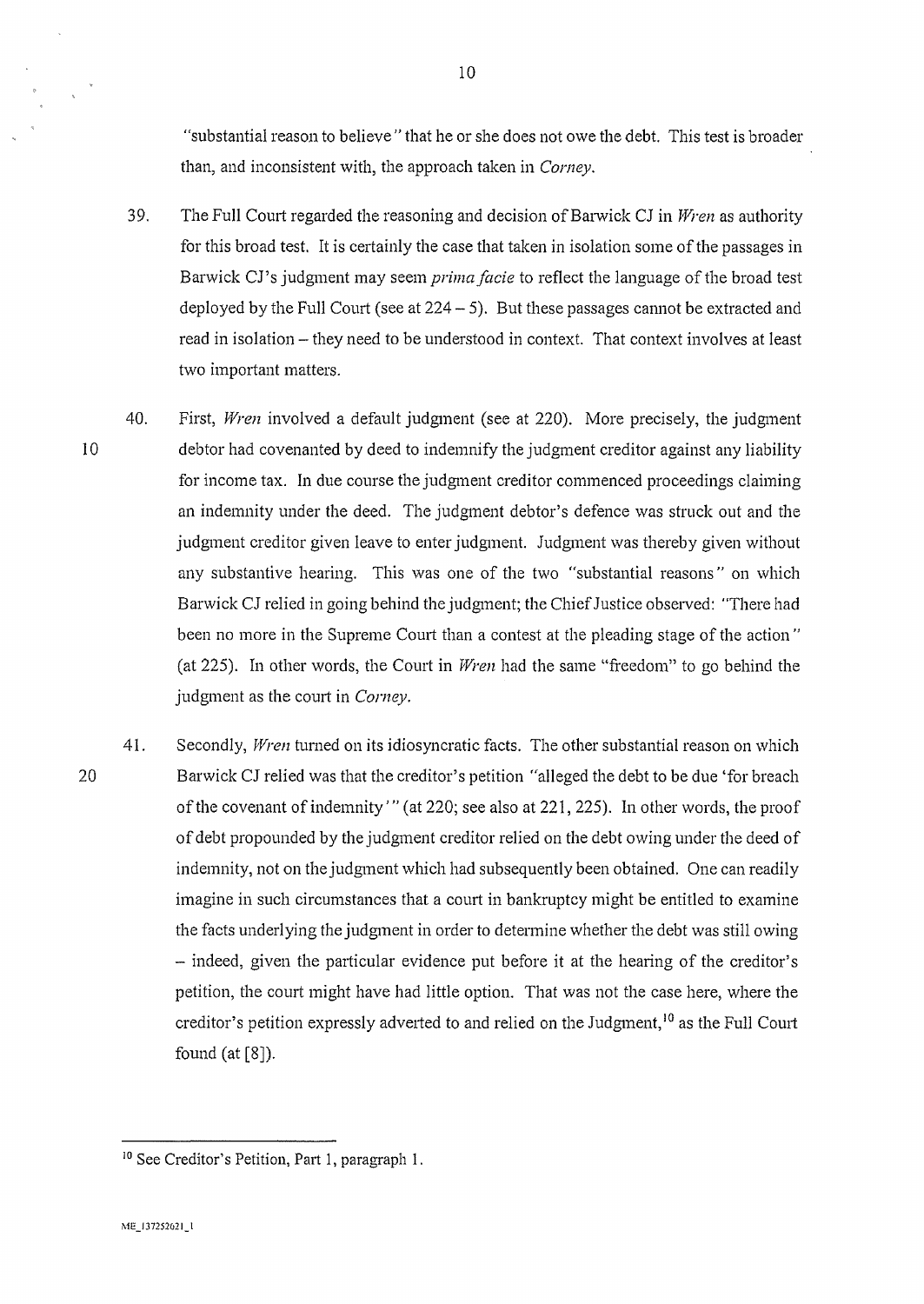- 42. Barwick CJ's judgment in *Wren* was not intended to, and did not, effect some significant shift in the law. On the contrary, Barwick CJ referred to *Corney* in approving terms, and in a way which made clear he regarded *Corney* (unsurprisingly) as one of the leading authorities (at 224). Had Barwick CJ been intending to ovetium or even to alter materially a unanimous decision of this Court, a decision which in tum reflected a long standing and unbroken line of authority, his Honour would have adverted to that fact. The explanation is that *Wren* was intended to be, and should be understood as, limited to its own facts, including in particular that the relevant judgment was a default judgment.
- 10 43. The appellant draws to the Court's attention that in *Ahern v Deputy Commissioner of Taxation (QLD)* (1987) 76 ALR 137 the Full Court drew from *Wren* a broad approach in terms substantially similar to that of the Full Court below. In *Ahern* the Full Court held (at  $147.50 - 148.5$ ):

Even where the judgment was obtained following a hearing on the merits where both parties appeared, if there are substantial reasons for questioning whether behind the judgment there is in truth and reality a debt due to the petitioning creditor, the court will go behind the judgment and inquire into the consideration for it: *Wren v Mahony* (1972) 126 CLR 212 per Barwick CJ, with whose reasons Windeyer and Owen JJ agreed; Menzies and Walsh JJ dissenting.

44. Two matters should be emphasised concerning *Ahern*. First, like *Corney* and *Wren*, *Ahern* involved a default judgment. Secondly, in *Ahern* the Court was not concemed with whether there had been a proper exercise of the discretion to go behind the default judgment; rather, the question was whether the hearing of the creditor's petition should have been adjourned. It follows that the proposition set out above was not necessary for the decision in *Ahern* and seems to have been made without the benefit of argument (at least, no competing argument is refened to).

Further, and in any event, with the greatest respect to Full Court in *Ahern* this proposition is not an accurate statement of the law. *Wren* did not ariiculate a general proposition regulating the exercise ofthe discretion to go behind a judgment given after a contested hearing; as discussed above, *Wren* needs to be understood in the context of its own facts.

20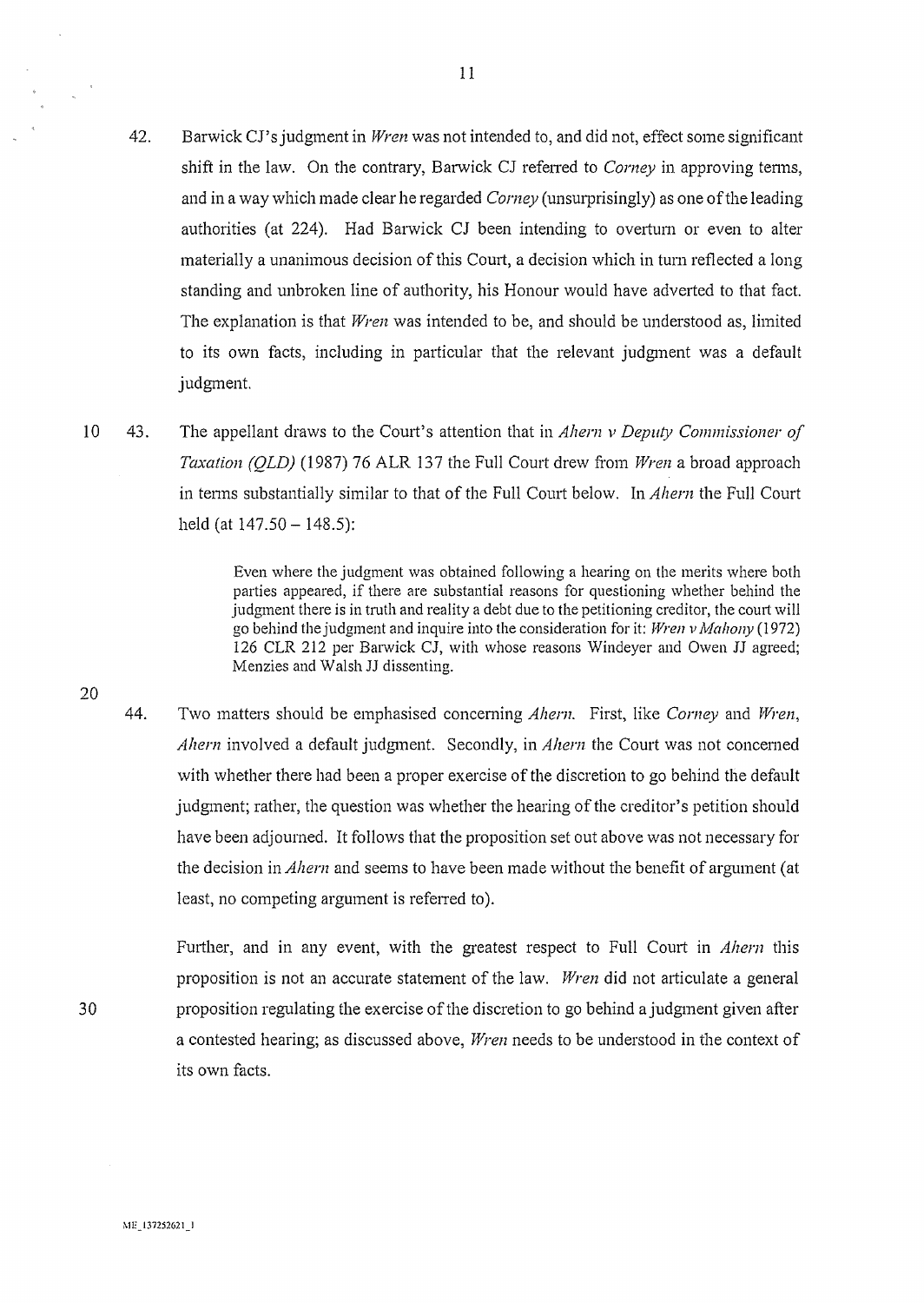#### *Appeal Ground (c) -Finality in litigation*

- 45. The Full Court further erred in failing to give any or sufficient weight to principle of finality in litigation. As this Court<sup>11</sup> and courts overseas<sup>12</sup> have emphasised, the principle of finality in litigation is a central and pervading tenet of the legal system.
- 46. The rationale of the principle in the present context is clear. A commercial plaintiff seeking to recover a debt already has to navigate the time, cost and uncertainty of prosecuting a matter to final hearing. Often that plaintiff must then defend an appeal. Having carried out this litigious enterprise successfully, a plaintiff should have the benefit of its judgment. It should not be put in the position in which the debtor has an opportunity for a re-trial. Any other approach will introduce a whole new layer of uncertainty, delay and cost, thereby bringing the administration of justice into disrepute.

#### *Conclusion*

- 47. The Full Court concluded that the primary judge had erred [78]. It then considered afresh the question whether the Court should go behind the Judgment, concluding that it should (at [78-79]). The Full Court advanced two reasons for this conclusion. First, it said there had been "no trial on the question of quantum" (at [78]). Secondly, it said that on the evidence, there was an "open question" as to whether any debt was in fact owed by Medichoice to Ramsay, a matter which, according to it, Ramsay's counsel had acknowledged, as discussed above (at [78]).
- 20 48. Neither of these reasons supported the exercise of the Court's discretion under s 52. As to the first, there had been a trial on the question of quantum, but Mr Compton had elected not to engage with that aspect of the proceedings. As to the second, the acknowledgement by Ramsay's counsel amounted to no more than acceptance of the obvious proposition that if the Federal Court were in due course to go behind the Judgment there would be a factual contest, on new evidence, the outcome of which was unknown and unknowable. In other words, in the event that the process advanced to the second stage Mr Compton might, or might not, have succeeded in showing he did not

<sup>11</sup>*D 'Orta-Ekenaike v Victorian Legal Aid* (2005) 223 CLR 1 at 21 [45]; *Burre!l v The Queen* (2008) 238 CLR 218 at 223 [15]; *Aclwrch v The Queen* (2014) 253 CLR 141 at 152- 153 [14]- [16); *Attwells v Jackson La lie Lawyers* [2016] HCA 16; (2016) 90 ALJR 572 at [34], [1 00].

<sup>12</sup>*The Ampthifl Peerage* [1977] AC 547 at 576 per Lord Simon.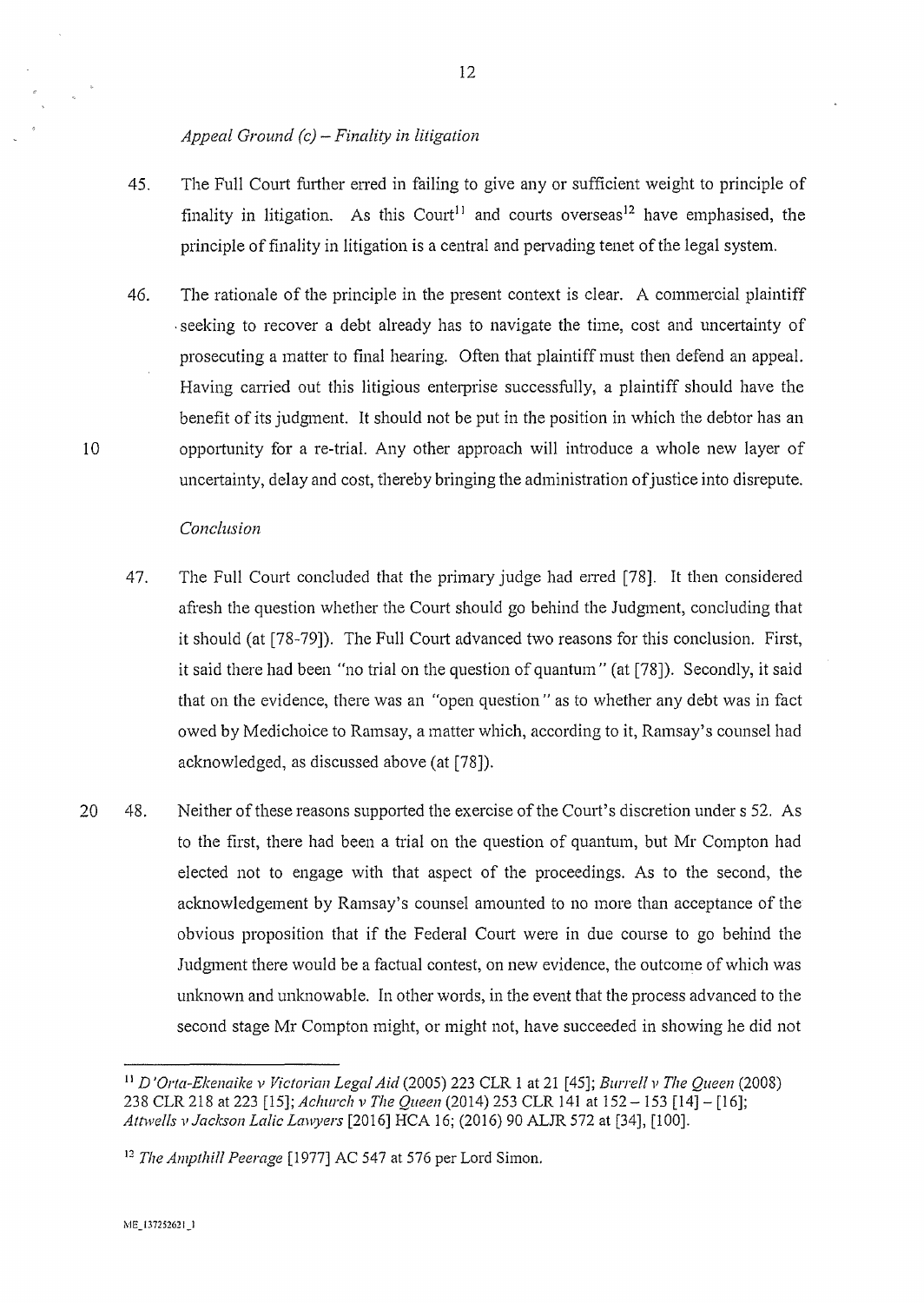owe the debt in whole or in part. But this is the very factual contest Mr Compton could have had, but elected not to have, before Hammerschlag J.

49. More importantly, the Full Court did not find, and could not have found, that either of the two reasons it relied on amounted to a fraud, collusion or miscarriage of justice. As discussed above, the Full Court applied a different, and erroneous, test. Absent proof of fraud, collusion or miscarriage of justice the appeal should be allowed.

#### **Part** VII: **Applicable statutes**

50. See Annexure A to these submissions which contains section 52 from Compilation No. 75, registered 5 July 2016 with Register ID C20 16C00732. Subsequent registered compilations  $76^{13}$ ,  $77^{14}$ , and  $78^{15}$  make no change to section 52. It follows that section 52 of the *Bankruptcy Act* is still in force, in the form set out in Annexure A, at the date of making these submissions. Section 52 was in force in identical fonn when the primary judge and the Full Court made their respective decisions.

### **Part VIII: Orders sought**

- 51. The appeal be allowed, with costs.
- 52. The orders of the Full Court of the Federal Court of Australia of 17 August 2016 in proceedings NSD 1578 of 2015 be set aside and in lieu thereof order that the appeal and the application for leave to appeal to that Court each be dismissed with costs
- 53. Remit the matter to the Federal Court for detennination.

20

<sup>&</sup>lt;sup>13</sup> Compilation No. 76, registered 25 October 2016 with Register ID C2016C00978.

<sup>&</sup>lt;sup>14</sup> Compilation No. 77, registered 17 November 2016 with Register ID C2016C01107.

<sup>&</sup>lt;sup>15</sup> Compilation No. 78, registered 3 March 2017 with Register ID C2017C00061.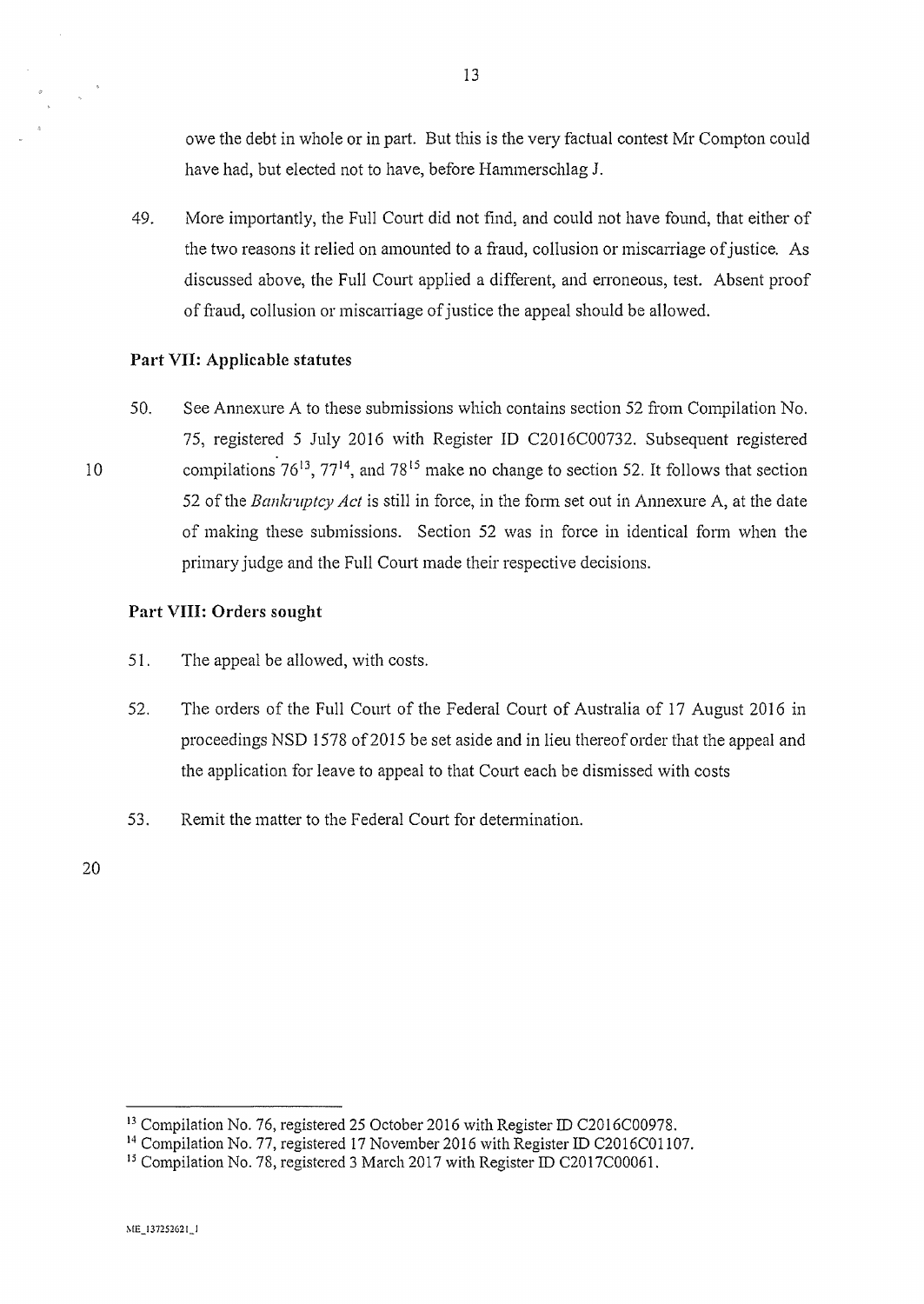#### Part IX: Estimate of time

54. The appellant estimates that it will require one hour to present its oral argument.

Juny Shilp

Jeremy Stoljar SC

Tel: 02 9232 2084 Fax: 02 9232 7740 Email: jstoljar@eightselbome.com.au

Jack Hynes

Tel: 02 8915 2138 Fax: 02 9233 1137 Email: hynes@selbomechambers.com.au

29 March 2017

10

 $\bar{\zeta}$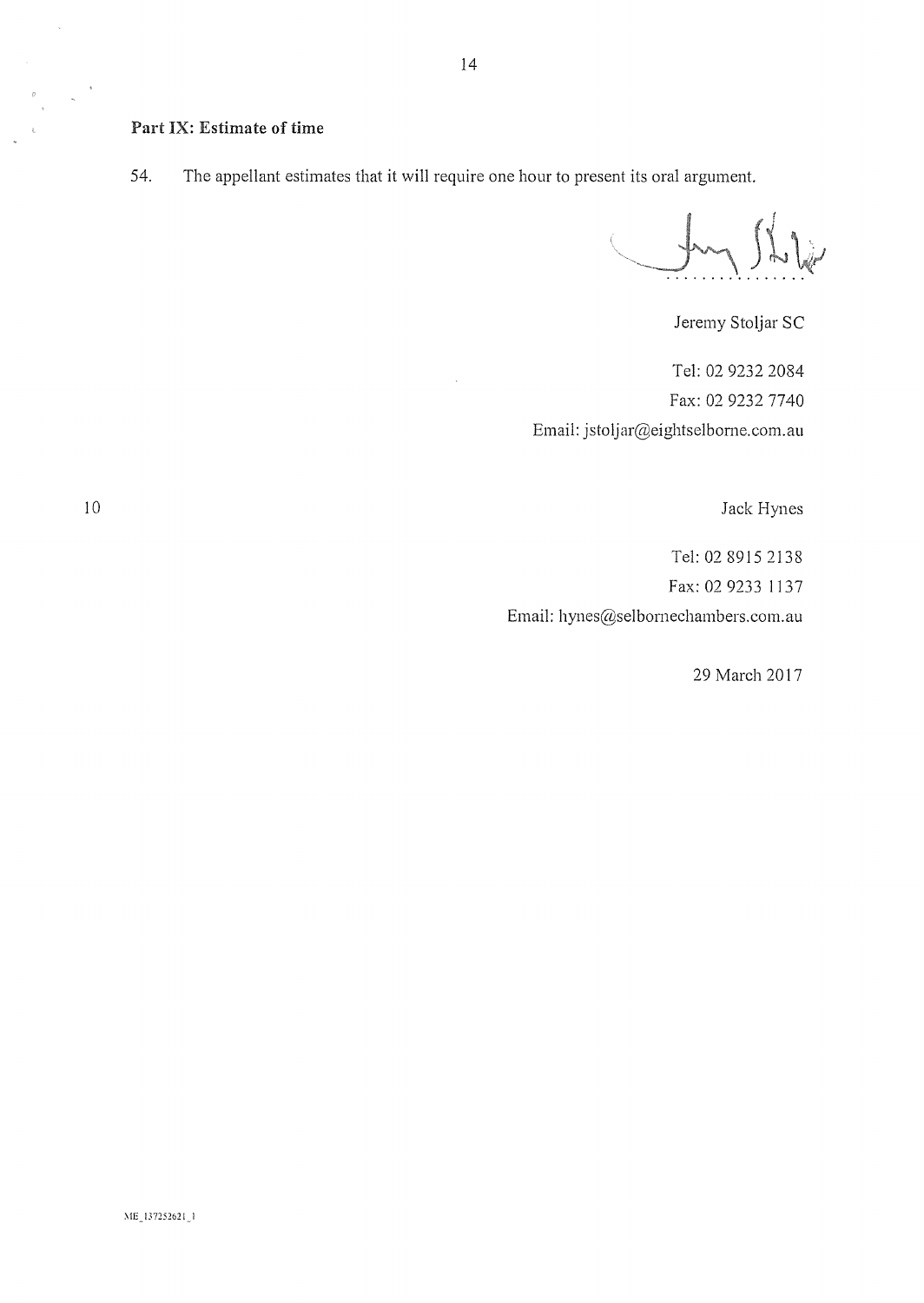## ANNEXURE A- APPLICABLE STATUTORY PROVISIONS

See next page

ME\_137252621\_1

 $\bar{\lambda}$ 

 $\bar{\zeta}$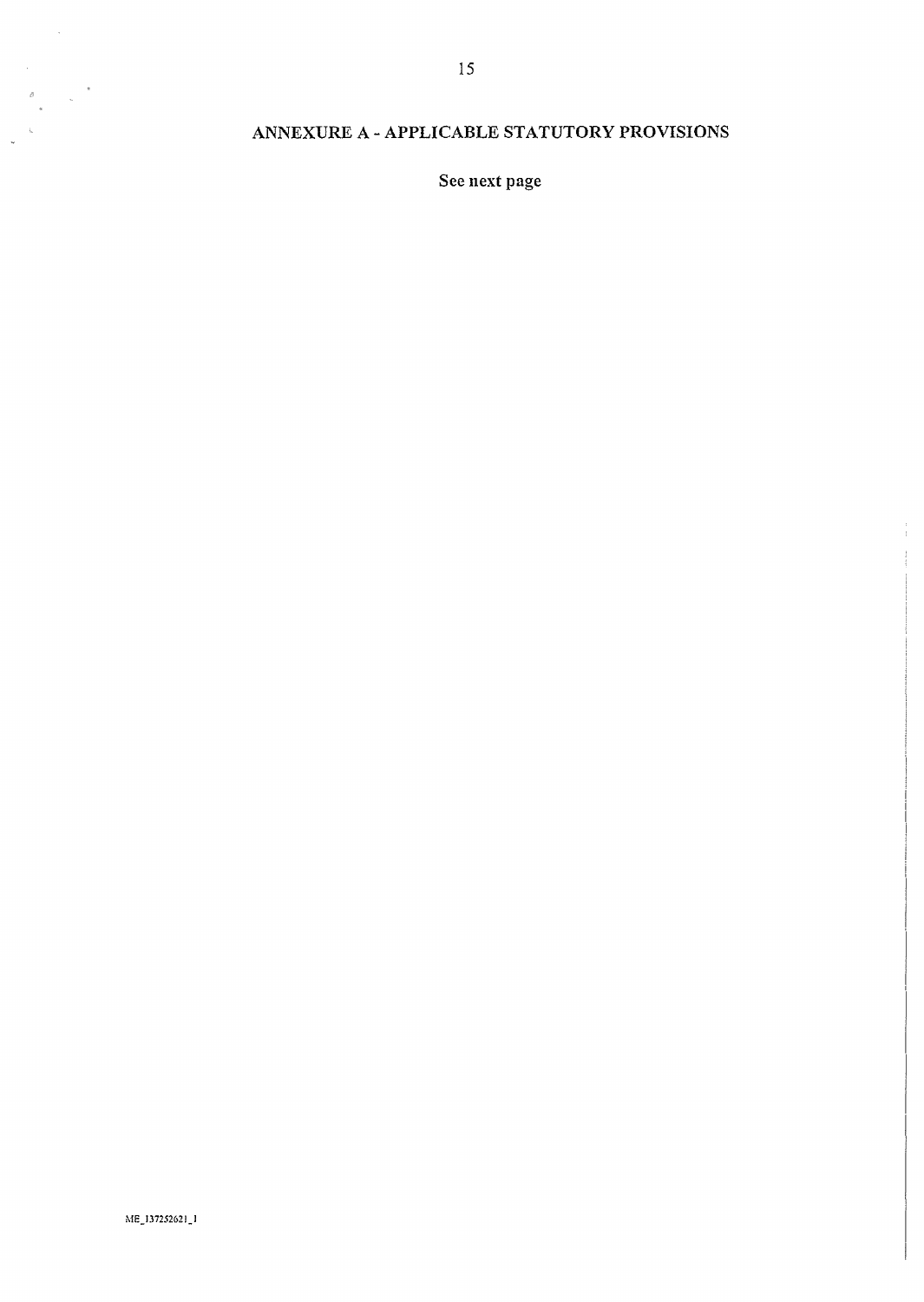

# Bankruptcy Act 1966

No. **33, 1966** 

 $\ddot{\phantom{a}}$ 

 $\bar{z}$ 

## **Compilation** No. 75

| <b>Compilation date:</b>   | 1 July 2016      |
|----------------------------|------------------|
| Includes amendments up to: | Act No. 33, 2016 |
| Registered:                | 5 July 2016      |

Prepared by the Office of Parliamentary Counsel, Canberra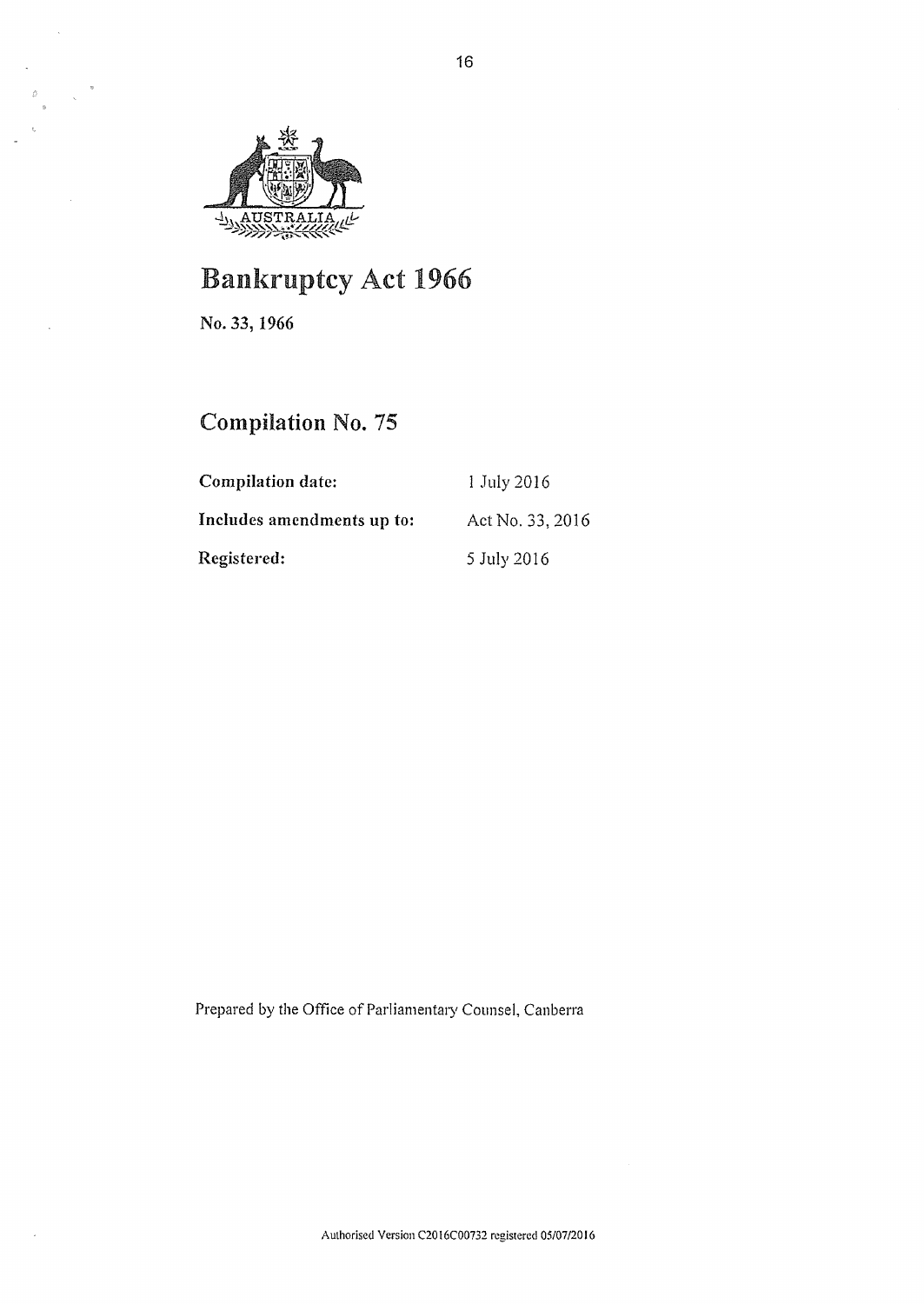#### Proceedings in connexion with bankruptcy Part IV Creditors' petitions Division 2

Section 51

- (a) a sequestration order had been made against the debtor when the Court gave the direction under subsection (I) of this section:
- (b) the examination were being held under section 81; and
- (c) a reference in those subsections to a creditor were a reference to a person who has a debt that would be provable in the debtor's bankruptcy if a sequestration order had been made as mentioned in paragraph (a) of this subsection.

#### 51 Costs of prosecuting creditor's petition

Subject to section 109, the prosecution of a creditor's petition to and including the making of a sequestration order on the petition shall be at the expense of the creditor.

#### 52 Proceedings and order on creditor's petition

- (I) At the hearing of a creditor's petition, the Court shall require proof of:
	- (a) the matters stated in the petition (for which purpose the Court may accept the affidavit verifying the petition as sufficient);
	- (b) service of the petition; and
	- (c) the fact that the debt or debts on which the petitioning creditor relies is or are still owing;

and, if it is satisfied with the proof of those matters, may make a sequestration order against the estate of the debtor.

(IA) If the Court makes a sequestration order, the creditor who obtained the order must give a copy of it to the Official Receiver before the end of the period of 2 days beginning on the day the order was made.

Penalty: 5 penalty units.

Note: See also section 277B (about infringement notices).

(JB) Subsection (lA) is an offence of strict liability.

Note: For strict liability. sec section 6.1 of the *Criminal Code.* 

*Bankruptcy Act 1966* **77** 

Compilation No. 75 Compilation date: !/7/!6 Registered: 517/16